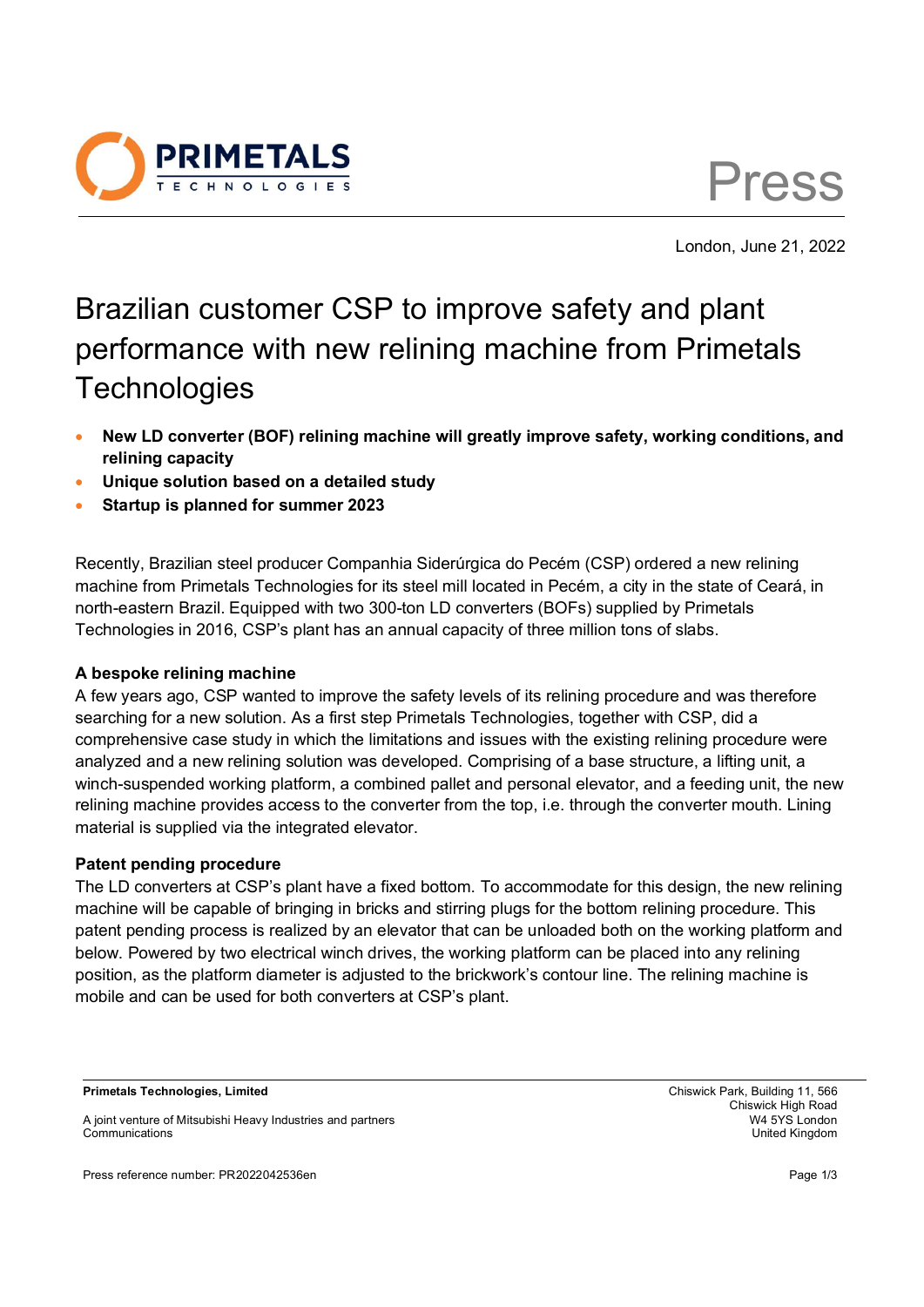To ensure a smooth startup, the new machine will be manufactured, preassembled, and fully tested in Europe before being shipped to Brazil. Further testing is planned at CSP's site to train the company's staff.

## **Increased capacity**

Thanks to the new solution, relining capacity will increase by about 30 percent while the shutdown time is expected to be 20 hours shorter. The main factor speeding up the relining process is the shorter cycle times, as the bricks will be transported at a faster pace. With the existing relining system, personnel working inside the vessel must stop working and stand close to the wall as brick loads are being lowered to or lifted from the converter. Furthermore, an optimized procedure is now used for relining the converter bottom and for installing the stirring plugs there, which also helps to save time.

#### **Key facts: CSP's new relining machine**

**Capacity of elevator:** More than four tons

**Lifting speed of elevator:** 20 meters per minute

**Maximum payload of working platform:** Eleven tons

**Lifting speed of working platform:** Up to two meters per minute

**Comprehensive safety concept:** Overload protection, uneven load protection, redundant rope suspensions, and more.



Primetals Technologies is responsible for engineering, supply, manufacturing, startup, and advisory service for construction of the new relining machine.

**Primetals Technologies, Limited** Chiswick Park, Building 11, 566

A joint venture of Mitsubishi Heavy Industries and partners Communications United Kingdom

Press reference number: PR2022042536en Page 2/3